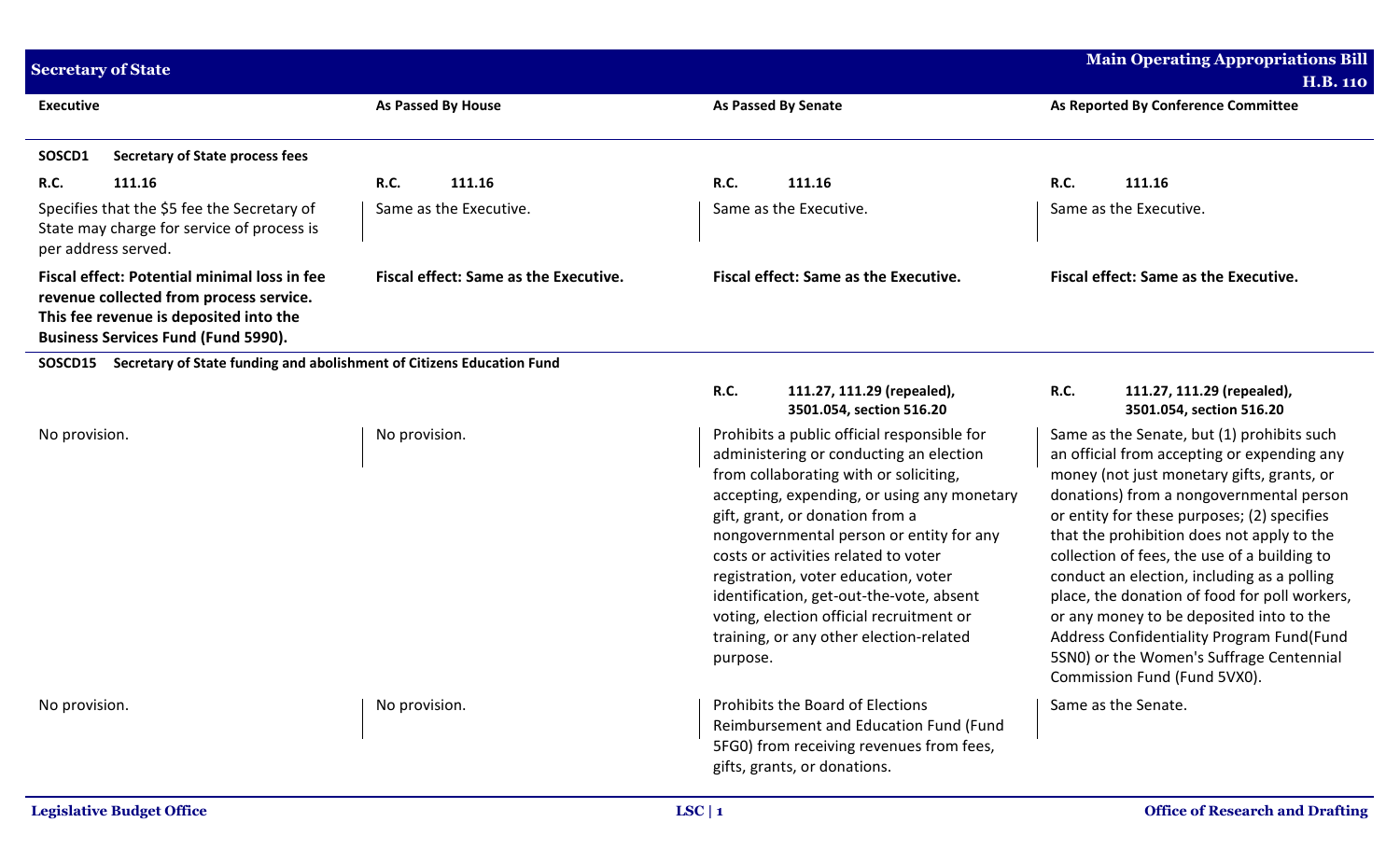| <b>Secretary of State</b>                                                                                                                                                                                                                                                                          |                        |                                                                                                                                                                                                                                                                                                                                                                                                                                                                                                                                                                                                                                                                                                                                           | <b>Main Operating Appropriations Bill</b><br><b>H.B. 110</b> |
|----------------------------------------------------------------------------------------------------------------------------------------------------------------------------------------------------------------------------------------------------------------------------------------------------|------------------------|-------------------------------------------------------------------------------------------------------------------------------------------------------------------------------------------------------------------------------------------------------------------------------------------------------------------------------------------------------------------------------------------------------------------------------------------------------------------------------------------------------------------------------------------------------------------------------------------------------------------------------------------------------------------------------------------------------------------------------------------|--------------------------------------------------------------|
| <b>Executive</b>                                                                                                                                                                                                                                                                                   | As Passed By House     | <b>As Passed By Senate</b>                                                                                                                                                                                                                                                                                                                                                                                                                                                                                                                                                                                                                                                                                                                | As Reported By Conference Committee                          |
| No provision.                                                                                                                                                                                                                                                                                      | No provision.          | Abolishes the Citizen Education Fund (Fund<br>4140) after the following actions occur: (1)<br>the Secretary of State certifies to the<br>Director of Budget and Management the<br>cash balance of and current encumbrances<br>against the Citizen Education Fund; (2) the<br>Secretary of State specifies the sources of<br>revenue that make up the remaining cash<br>balance of the fund; (3) the Director of<br>Budget and Management cancels any<br>existing encumbrances against Fund 4140,<br>appropriation item 050602, Citizen<br>Education Fund; and (4) the Director of<br>Budget and Management returns the<br>remaining cash balance in the fund to the<br>original revenue source as specified by the<br>Secretary of State. | Same as the Senate.                                          |
|                                                                                                                                                                                                                                                                                                    |                        | Fiscal effect: This will result in some loss of<br>funding for voter information initiatives.                                                                                                                                                                                                                                                                                                                                                                                                                                                                                                                                                                                                                                             | Fiscal effect: Same as the Senate.                           |
| SOSCD4<br>Disposition of U.S. Elections Assistance Commission grant revenue                                                                                                                                                                                                                        |                        |                                                                                                                                                                                                                                                                                                                                                                                                                                                                                                                                                                                                                                                                                                                                           |                                                              |
| 111.28<br><b>R.C.</b>                                                                                                                                                                                                                                                                              | <b>R.C.</b><br>111.28  | R.C.<br>111.28                                                                                                                                                                                                                                                                                                                                                                                                                                                                                                                                                                                                                                                                                                                            | R.C.<br>111.28                                               |
| Requires that grants the Secretary of State<br>receives from the Elections Assistance<br>Commission, other than those through the<br>Help America Vote Act (HAVA), be deposited<br>into the Miscellaneous Federal Grants Fund<br>(Fund 3FM0), and spent in accordance with<br>the grant agreement. | Same as the Executive. | Same as the Executive.                                                                                                                                                                                                                                                                                                                                                                                                                                                                                                                                                                                                                                                                                                                    | Same as the Executive.                                       |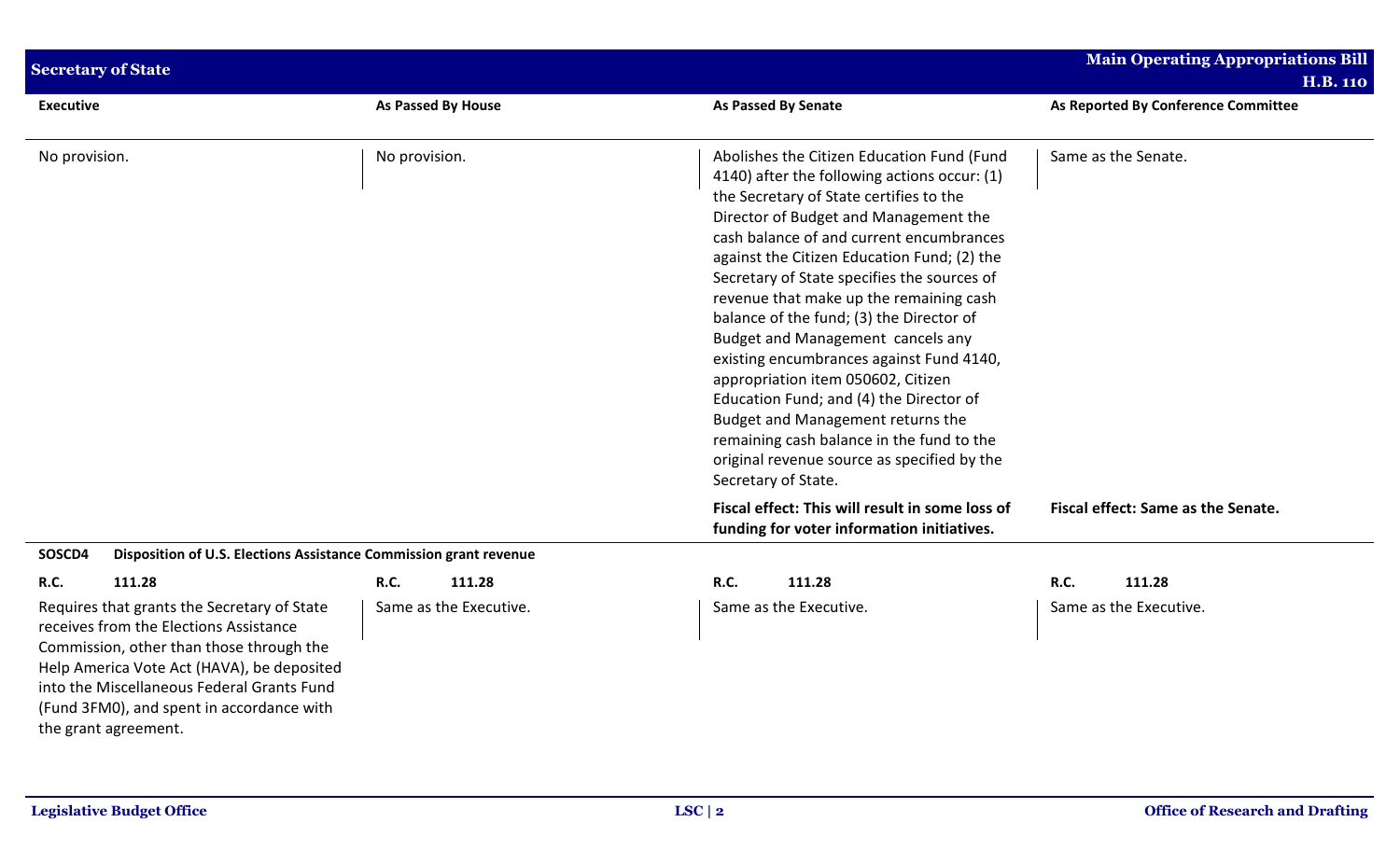| <b>Secretary of State</b>                                                                                                                                                                          |                                              |                                                                                                                                                                              | <b>Main Operating Appropriations Bill</b>                 |  |
|----------------------------------------------------------------------------------------------------------------------------------------------------------------------------------------------------|----------------------------------------------|------------------------------------------------------------------------------------------------------------------------------------------------------------------------------|-----------------------------------------------------------|--|
| <b>Executive</b>                                                                                                                                                                                   | As Passed By House                           | As Passed By Senate                                                                                                                                                          | <b>H.B. 110</b>                                           |  |
|                                                                                                                                                                                                    |                                              |                                                                                                                                                                              | As Reported By Conference Committee                       |  |
| Fiscal effect: No change other than the fund<br>that would house the grants. The Help<br>America Vote Act Fund (Fund 3AS0)<br>formerly housed the grants described in the<br>provision.            | Fiscal effect: Same as the Executive.        | Fiscal effect: Same as the Executive.                                                                                                                                        | Fiscal effect: Same as the Executive.                     |  |
| Copies of new laws sent to clerk of courts<br>SOSCD16                                                                                                                                              |                                              |                                                                                                                                                                              |                                                           |  |
|                                                                                                                                                                                                    |                                              | R.C.<br>149.08, (repealed); 149.11<br>(conforming)                                                                                                                           | <b>R.C.</b><br>149.08, (repealed); 149.11<br>(conforming) |  |
| No provision.                                                                                                                                                                                      | No provision.                                | Eliminates a requirement that the Secretary<br>of State forward a copy of each new law to<br>each clerk of court of common pleas.                                            | Same as the Senate.                                       |  |
| SOSCD2<br>Foreign nonprofit corporation principal offices                                                                                                                                          |                                              |                                                                                                                                                                              |                                                           |  |
| 1703.27<br>R.C.                                                                                                                                                                                    | <b>R.C.</b><br>1703.27                       | R.C.<br>1703.27                                                                                                                                                              | <b>R.C.</b><br>1703.27                                    |  |
| Removes the requirement that a foreign<br>nonprofit corporation, in order to obtain a<br>certificate of authority, list the corporation's<br>principal office in Ohio in its filing<br>statements. | Same as the Executive.                       | Same as the Executive.                                                                                                                                                       | Same as the Executive.                                    |  |
| <b>Fiscal effect: None.</b>                                                                                                                                                                        | <b>Fiscal effect: Same as the Executive.</b> | Fiscal effect: Same as the Executive.                                                                                                                                        | Fiscal effect: Same as the Executive.                     |  |
| Limited Liability Company Act effective date<br>SOSCD17                                                                                                                                            |                                              |                                                                                                                                                                              |                                                           |  |
|                                                                                                                                                                                                    |                                              | R.C.<br>1706.83, Sections 610.1165 and<br>610.1166                                                                                                                           | <b>R.C.</b><br>1706.83, Sections 610.1165 and<br>610.1166 |  |
| No provision.                                                                                                                                                                                      | No provision.                                | Makes certain provisions of the Ohio Revised<br>Limited Liability Company Act, S.B. 276 of<br>the 133rd G.A., effective February 11, 2022,<br>as opposed to January 1, 2022. | Same as the Senate.                                       |  |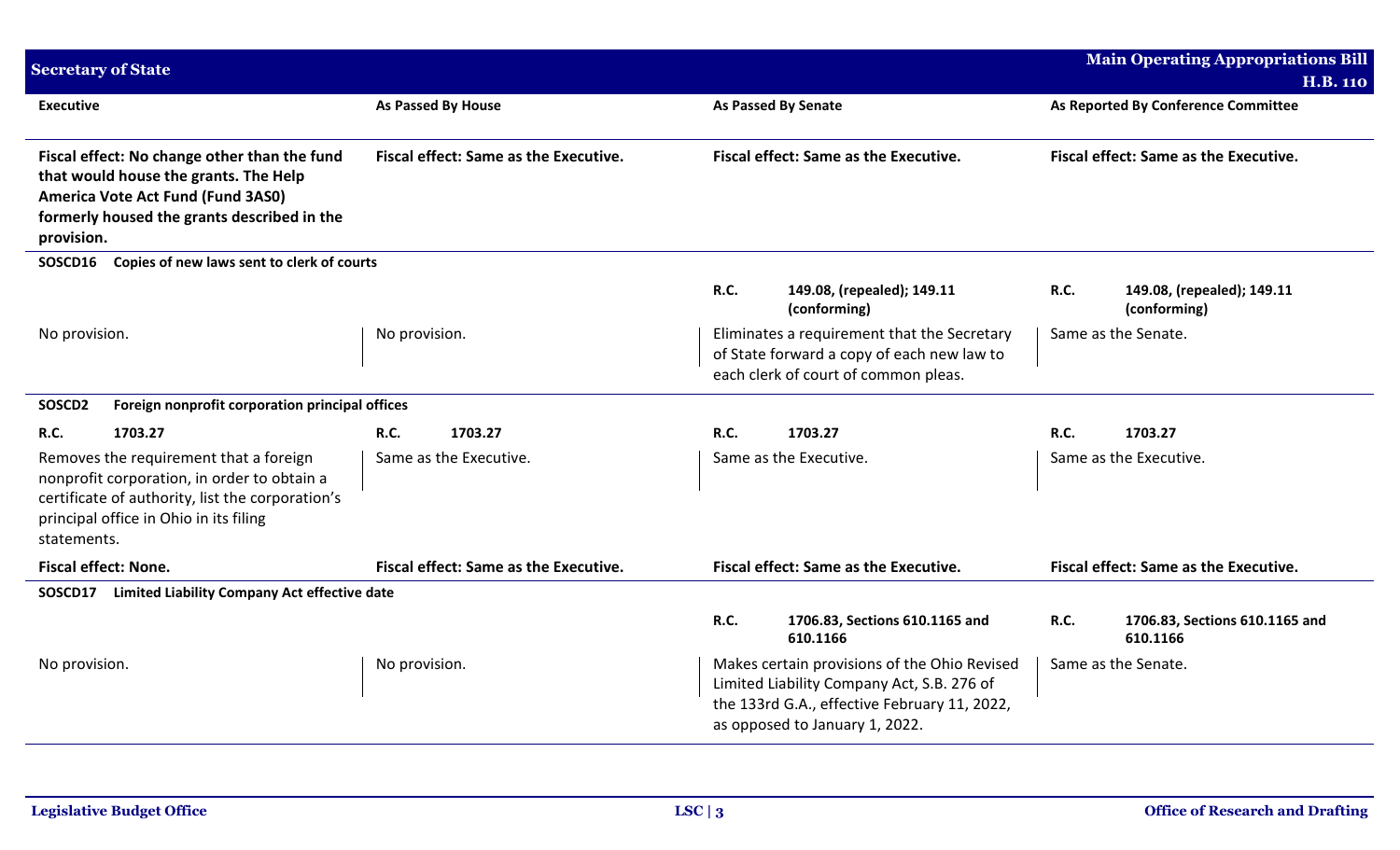| <b>Secretary of State</b>                                                                                                                                                                                                                                                                                                                                                                   |                           |                            | <b>Main Operating Appropriations Bill</b>              |
|---------------------------------------------------------------------------------------------------------------------------------------------------------------------------------------------------------------------------------------------------------------------------------------------------------------------------------------------------------------------------------------------|---------------------------|----------------------------|--------------------------------------------------------|
| <b>Executive</b>                                                                                                                                                                                                                                                                                                                                                                            | <b>As Passed By House</b> | <b>As Passed By Senate</b> | <b>H.B. 110</b><br>As Reported By Conference Committee |
| <b>Poll Workers Training</b><br>SOSCD5                                                                                                                                                                                                                                                                                                                                                      |                           |                            |                                                        |
| Section:<br>395.20                                                                                                                                                                                                                                                                                                                                                                          | 395.20<br>Section:        | 395.20<br>Section:         | 395.20<br>Section:                                     |
| Requires GRF appropriation 050407, Poll<br>Workers Training, be used to reimburse<br>county boards of elections for precinct<br>election official (PEO) training pursuant to<br>R.C. 3501.27. Reappropriates the<br>unexpended, unencumbered portion of the<br>line item at the end of FY 2022 for the same<br>purpose in FY 2023.                                                          | Same as the Executive.    | Same as the Executive.     | Same as the Executive.                                 |
| SOSCD6<br><b>County Voting System Lease Rental Payments</b>                                                                                                                                                                                                                                                                                                                                 |                           |                            |                                                        |
| Section:<br>395.20                                                                                                                                                                                                                                                                                                                                                                          | 395.20<br>Section:        | 395.20<br>Section:         | 395.20<br>Section:                                     |
| Requires GRF appropriation item 050509,<br>County Voting System Lease Rental<br>Payments, to be used to make payments<br>during the FY 2022-FY 2023 biennium<br>pursuant to leases and agreements entered<br>into under Section 4 of S.B. 135 of the 132nd<br>G.A., that were used to finance the costs of<br>acquiring, developing, installing, and<br>implementing county voting systems. | Same as the Executive.    | Same as the Executive.     | Same as the Executive.                                 |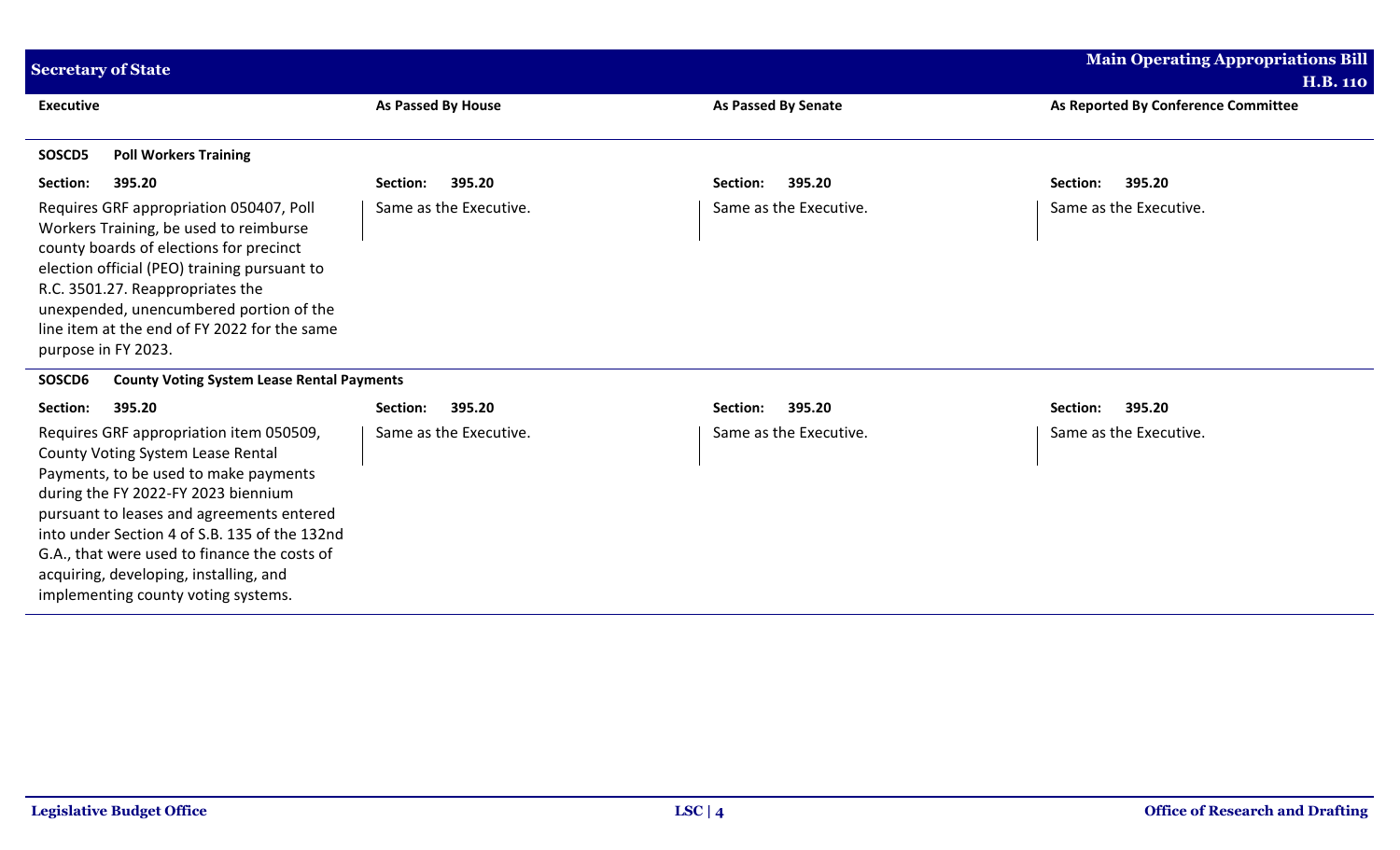| <b>Secretary of State</b>                                                                                                                                                                                                                                                                                                                                                                                                                                                                                                                                                                                                          |                           |                            | <b>Main Operating Appropriations Bill</b><br><b>H.B. 110</b> |
|------------------------------------------------------------------------------------------------------------------------------------------------------------------------------------------------------------------------------------------------------------------------------------------------------------------------------------------------------------------------------------------------------------------------------------------------------------------------------------------------------------------------------------------------------------------------------------------------------------------------------------|---------------------------|----------------------------|--------------------------------------------------------------|
| <b>Executive</b>                                                                                                                                                                                                                                                                                                                                                                                                                                                                                                                                                                                                                   | <b>As Passed By House</b> | <b>As Passed By Senate</b> | As Reported By Conference Committee                          |
| <b>Board of Voting Machine Examiners</b><br>SOSCD7                                                                                                                                                                                                                                                                                                                                                                                                                                                                                                                                                                                 |                           |                            |                                                              |
| Section:<br>395.20                                                                                                                                                                                                                                                                                                                                                                                                                                                                                                                                                                                                                 | 395.20<br>Section:        | 395.20<br>Section:         | Section:<br>395.20                                           |
| Requires that Fund 4S80 appropriation item<br>050610, Board of Voting Machine<br>Examiners, be used for the services and<br>expenses of the members of the Board of<br>Voting Machine Examiners and for other<br>expenses that are authorized to be paid<br>from the Board of Voting Machine<br>Examiners Fund (Fund 4S80). Requires that<br>unused money be returned to the person or<br>entity submitting equipment for<br>examination. Permits the Secretary of State<br>to request that the Director of Budget and<br>Management approve additional<br>appropriations if necessary, and<br>appropriates the additional amounts | Same as the Executive.    | Same as the Executive.     | Same as the Executive.                                       |
| SOSCD8<br><b>Ballot Advertising Costs</b>                                                                                                                                                                                                                                                                                                                                                                                                                                                                                                                                                                                          |                           |                            |                                                              |
| Section:<br>395.20                                                                                                                                                                                                                                                                                                                                                                                                                                                                                                                                                                                                                 | 395.20<br>Section:        | 395.20<br>Section:         | 395.20<br>Section:                                           |
| Allows the Controlling Board, upon request<br>of the Secretary of State, to approve cash<br>transfers from the Controlling Board<br><b>Emergency Purposes/Contingencies Fund</b><br>(Fund 5KM0) to the Statewide Ballot<br>Advertising Fund (Fund 5FH0) in order to pay<br>for the cost of public notices associated with<br>statewide ballot initiatives.                                                                                                                                                                                                                                                                         | Same as the Executive.    | Same as the Executive.     | Same as the Executive.                                       |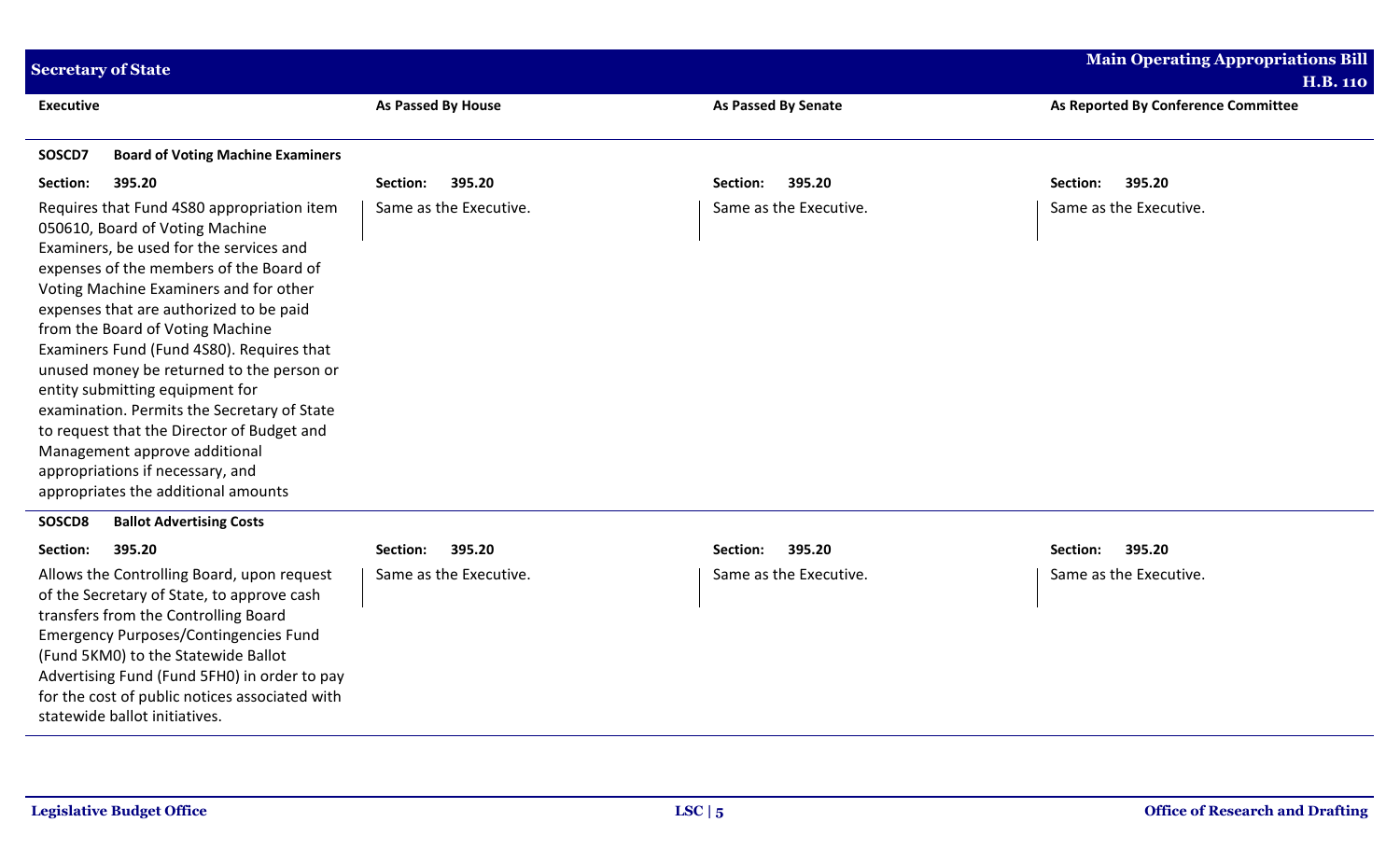| <b>Secretary of State</b>                                                                                                                                                                                                                                                                                                                                                                                                                                               |                           |                            | <b>Main Operating Appropriations Bill</b> |
|-------------------------------------------------------------------------------------------------------------------------------------------------------------------------------------------------------------------------------------------------------------------------------------------------------------------------------------------------------------------------------------------------------------------------------------------------------------------------|---------------------------|----------------------------|-------------------------------------------|
|                                                                                                                                                                                                                                                                                                                                                                                                                                                                         |                           |                            | <b>H.B. 110</b>                           |
| <b>Executive</b>                                                                                                                                                                                                                                                                                                                                                                                                                                                        | <b>As Passed By House</b> | <b>As Passed By Senate</b> | As Reported By Conference Committee       |
| SOSCD9<br><b>Absent Voter's Ballot Application Mailing</b>                                                                                                                                                                                                                                                                                                                                                                                                              |                           |                            |                                           |
| Section:<br>395.20                                                                                                                                                                                                                                                                                                                                                                                                                                                      | Section:<br>395.20        | 395.20<br>Section:         | 395.20<br>Section:                        |
| Authorizes the Controlling Board, upon<br>request of the Secretary of State, to approve<br>cash and appropriation transfers from the<br><b>Controlling Board Emergency</b><br>Purposes/Contingencies Fund (Fund 5KM0)<br>to the Absent Voter's Ballot Mailing Fund<br>(Fund 5RG0) to be used by the Secretary of<br>State to pay the costs of printing and mailing<br>unsolicited applications for absent voters'<br>ballots for the November 2022 general<br>election. | Same as the Executive.    | Same as the Executive.     | Same as the Executive.                    |
| <b>Address Confidentiality Program</b><br>SOSCD13                                                                                                                                                                                                                                                                                                                                                                                                                       |                           |                            |                                           |
| Section:<br>395.20                                                                                                                                                                                                                                                                                                                                                                                                                                                      | 395.20<br>Section:        | 395.20<br>Section:         | 395.20<br>Section:                        |
| Authorizes the Director of Budget and<br>Management, upon request of the Secretary<br>of State, to transfer up to \$200,000 cash per<br>fiscal year from the Business Services<br>Operating Expenses Fund (Fund 5990) to the<br>Address Confidentiality Program Fund (Fund<br>5SN0).                                                                                                                                                                                    | Same as the Executive.    | Same as the Executive.     | Same as the Executive.                    |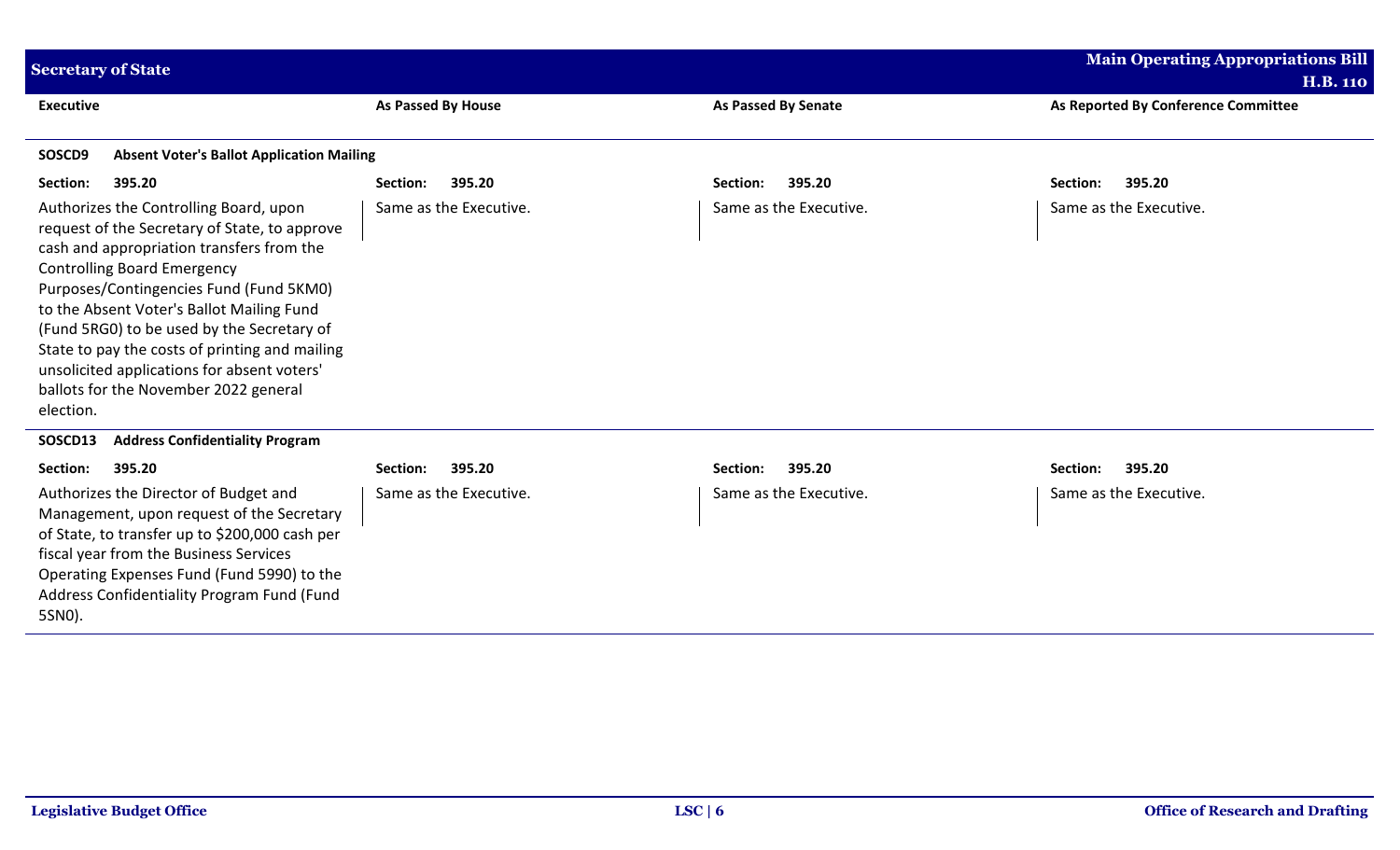| <b>Secretary of State</b>                                                                                                                                                                                                                                                                                                                                                                                                                                           |                           |                            | <b>Main Operating Appropriations Bill</b><br><b>H.B. 110</b> |
|---------------------------------------------------------------------------------------------------------------------------------------------------------------------------------------------------------------------------------------------------------------------------------------------------------------------------------------------------------------------------------------------------------------------------------------------------------------------|---------------------------|----------------------------|--------------------------------------------------------------|
| <b>Executive</b>                                                                                                                                                                                                                                                                                                                                                                                                                                                    | <b>As Passed By House</b> | <b>As Passed By Senate</b> | As Reported By Conference Committee                          |
| <b>Women's Suffrage Centennial Commission</b><br>SOSCD10                                                                                                                                                                                                                                                                                                                                                                                                            |                           |                            |                                                              |
| Section:<br>395.20                                                                                                                                                                                                                                                                                                                                                                                                                                                  | 395.20<br>Section:        | 395.20<br>Section:         | 395.20<br>Section:                                           |
| Requires DPF appropriation item 050634,<br>Women's Suffrage Centennial Commission,<br>to be used to pay for the duties of the<br>Women's Suffrage Centennial Commission in<br>accordance with S.B. 30 of the 133rd G.A.<br>Reappropriates the unexpended,<br>unencumbered balance of the appropriation<br>item at the end of FY 2021 for the same<br>purpose in FY 2022, and similarly, any<br>unexpended, unencumbered amounts from<br>FY 2022 for use in FY 2023. | Same as the Executive.    | Same as the Executive.     | Same as the Executive.                                       |
| <b>Corporate/Business Filing Refunds</b><br>SOSCD11                                                                                                                                                                                                                                                                                                                                                                                                                 |                           |                            |                                                              |
| Section:<br>395.20                                                                                                                                                                                                                                                                                                                                                                                                                                                  | 395.20<br>Section:        | 395.20<br>Section:         | 395.20<br>Section:                                           |
| Requires that Fund R002 appropriation item<br>050606, Corporate/Business Filing Refunds,<br>be used to hold revenues until they are<br>directed to appropriate accounts or until the<br>are refunded. Allows the Secretary of State<br>to determine if additional appropriations are<br>needed and request that the Director of<br>Budget and Management approve such<br>additional amounts. Appropriates the<br>approved amounts.                                  | Same as the Executive.    | Same as the Executive.     | Same as the Executive.                                       |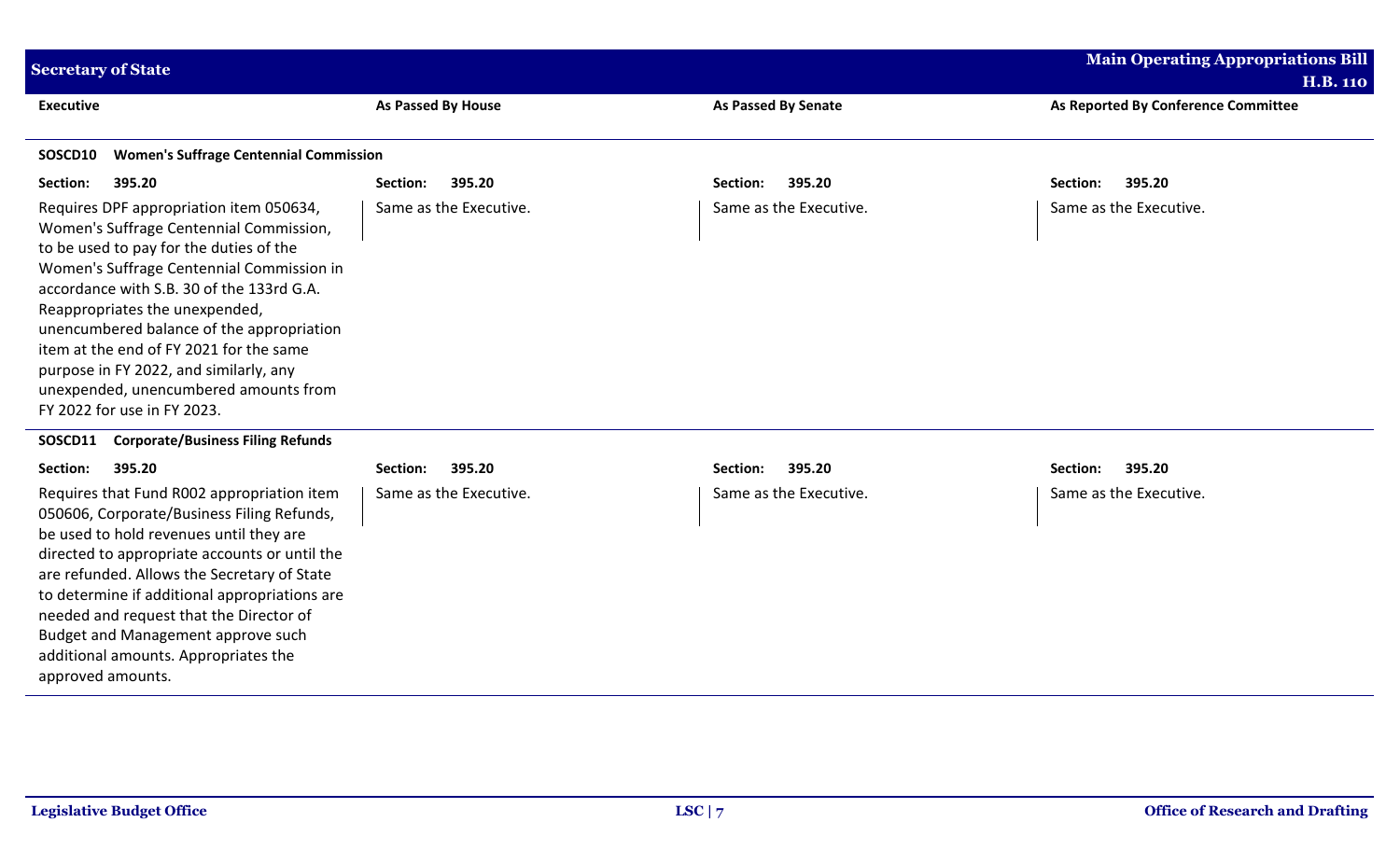| <b>Secretary of State</b>                                                                                                                                                                                                                               | <b>Main Operating Appropriations Bill</b> |                        |                                     |
|---------------------------------------------------------------------------------------------------------------------------------------------------------------------------------------------------------------------------------------------------------|-------------------------------------------|------------------------|-------------------------------------|
|                                                                                                                                                                                                                                                         |                                           |                        | <b>H.B. 110</b>                     |
| <b>Executive</b>                                                                                                                                                                                                                                        | As Passed By House                        | As Passed By Senate    | As Reported By Conference Committee |
|                                                                                                                                                                                                                                                         |                                           |                        |                                     |
| <b>HAVA Funds</b><br>SOSCD12                                                                                                                                                                                                                            |                                           |                        |                                     |
| 395.20<br>Section:                                                                                                                                                                                                                                      | 395.20<br>Section:                        | 395.20<br>Section:     | 395.20<br>Section:                  |
| Requires an amount equal to the<br>unexpended, unencumbered portion of<br>appropriation item 050616, Help America<br>Vote Act (HAVA), at the end of FY 2021 and<br>FY 2022, to be reappropriated for the same<br>purposes in the following fiscal year. | Same as the Executive.                    | Same as the Executive. | Same as the Executive.              |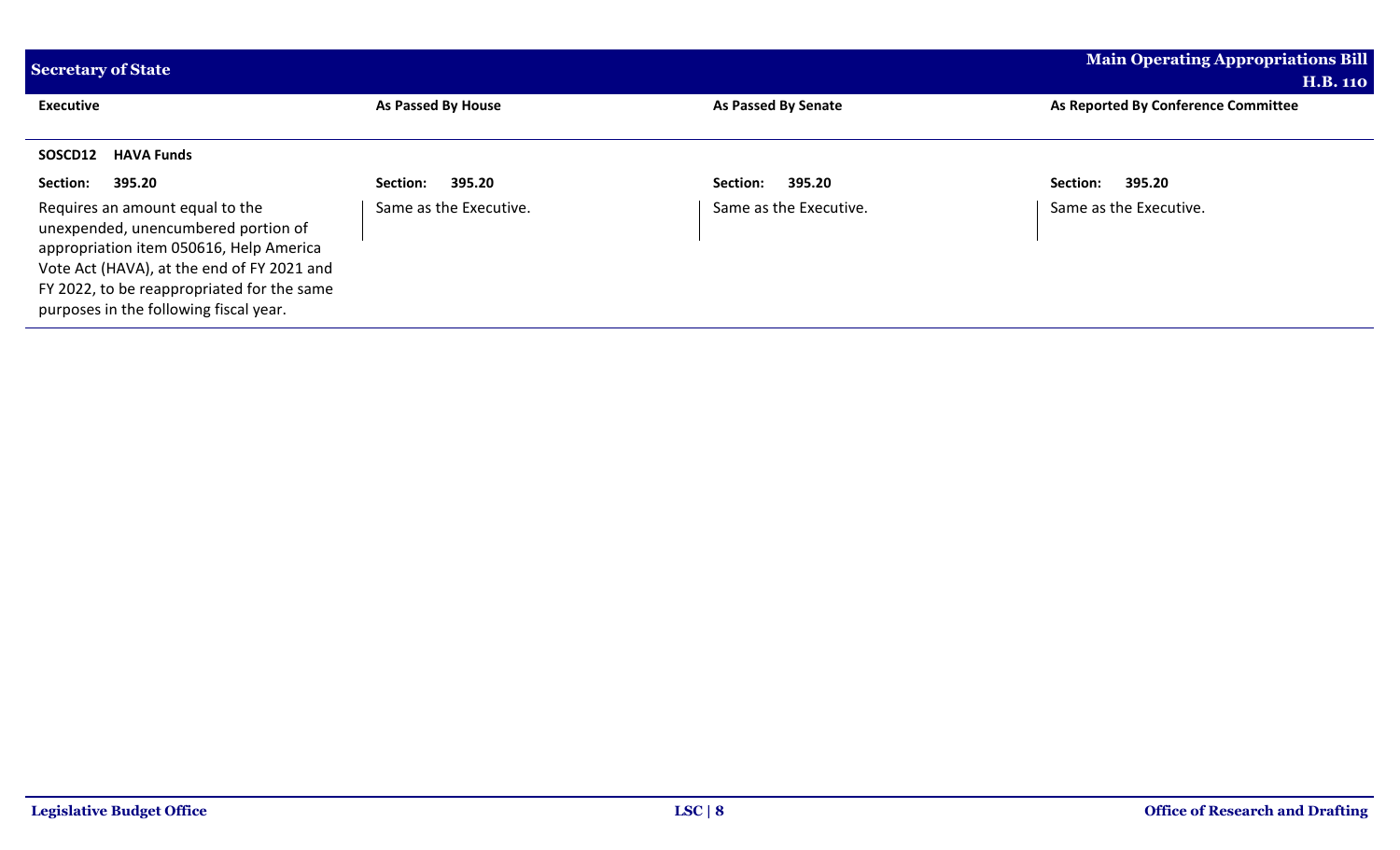| <b>Secretary of State</b>                                                           |                    |                                                                                                                                                                                                                                                                                                                                                                                                |                                                                                                                                                                                                                                                                                                                                                                                                                                       | <b>Main Operating Appropriations Bill</b><br><b>H.B. 110</b> |
|-------------------------------------------------------------------------------------|--------------------|------------------------------------------------------------------------------------------------------------------------------------------------------------------------------------------------------------------------------------------------------------------------------------------------------------------------------------------------------------------------------------------------|---------------------------------------------------------------------------------------------------------------------------------------------------------------------------------------------------------------------------------------------------------------------------------------------------------------------------------------------------------------------------------------------------------------------------------------|--------------------------------------------------------------|
| <b>Executive</b>                                                                    | As Passed By House |                                                                                                                                                                                                                                                                                                                                                                                                | <b>As Passed By Senate</b>                                                                                                                                                                                                                                                                                                                                                                                                            | As Reported By Conference Committee                          |
| <b>Personal Income Tax</b><br>TAXCD64<br>Eliminate campaign contribution tax credit |                    |                                                                                                                                                                                                                                                                                                                                                                                                |                                                                                                                                                                                                                                                                                                                                                                                                                                       |                                                              |
|                                                                                     |                    | <b>R.C.</b>                                                                                                                                                                                                                                                                                                                                                                                    | 5747.98, 5747.29 (repealed);<br><b>Section 803.160</b>                                                                                                                                                                                                                                                                                                                                                                                |                                                              |
| No provision.                                                                       | No provision.      | Eliminates the nonrefundable dollar-for-<br>dollar income tax credit (up to \$50 for<br>individuals or \$100 for joint filers) for<br>contributions made to the campaign<br>committees of certain candidates for state<br>offices. (The credit was previously repealed<br>by H.B. 166 of the 133rd General Assembly,<br>but was later reinstated by S.B. 39 of the<br>133rd General Assembly.) |                                                                                                                                                                                                                                                                                                                                                                                                                                       | No provision.                                                |
|                                                                                     |                    |                                                                                                                                                                                                                                                                                                                                                                                                | Fiscal effect: Increases all-funds state<br>income tax revenue. In tax years 2015-<br>2019, credits totaled \$2.5 million to \$4.0<br>million per year. Increases revenue to the<br>Local Government Fund (LGF, Fund 7069)<br>and the Public Library Fund (PLF, Fund<br>7065), each of which receive 1.66% of GRF<br>tax revenue under codified law. Increases<br>amounts remaining in the GRF after<br>transfers to the LGF and PLF. |                                                              |